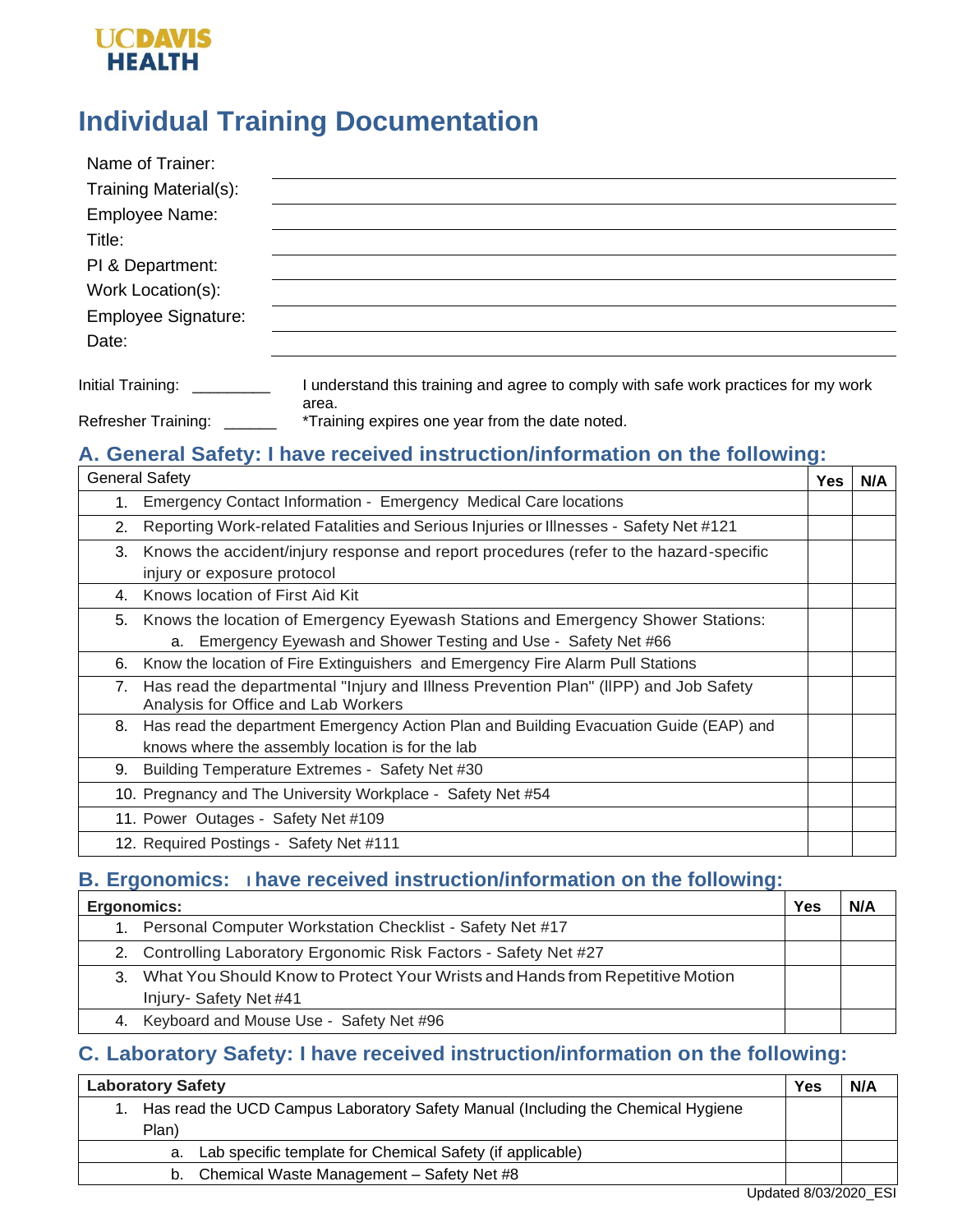

| Spill kit and procedures - Safety Net #13<br>C.                                             |  |
|---------------------------------------------------------------------------------------------|--|
| Globally Harmonized System (GHS)<br>d.                                                      |  |
| Chemical Segregation - Safety Net #42<br>e.                                                 |  |
| Hazardous Chemical SOPs - lab specific based on hazards present in the lab<br>f.            |  |
| Appropriate Personal Protective Equipment (PPE) available, based on a risk assessment<br>2. |  |
| <b>Hazard Communication</b><br>3.                                                           |  |
| <b>Biological Safety Class</b><br>4.                                                        |  |
| <b>Biosafety Manual</b><br>а.                                                               |  |
| Biological Use Authorization (BUA) - specific to Principal Investigator<br>b.               |  |
| Biological and Biohazardous Spill Response - Safety Net #127<br>C.                          |  |
| Safe Use of Biological Safety Cabinets training<br>d.                                       |  |
| Effective Use of Autoclaves - Safety Net #26<br>е.                                          |  |
| Safety Precautions for Cryogenic Liquids - Safety Net #58<br>f.                             |  |
| Compressed Gas Safety- Safety Net #60<br>g.                                                 |  |
| NIH guidelines in the lab<br>h.                                                             |  |
| Vacuum Line protection<br>i.                                                                |  |
| <b>Bloodborne Pathogen Class</b><br>5.                                                      |  |
| <b>Exposure Control Plan</b><br>а.                                                          |  |
| Hepatitis B waiver/consent                                                                  |  |
| b. Selecting Chemical Disinfectants - Safety Net #51                                        |  |
| Sharps and Needle Safety - Safety Net #3<br>c.                                              |  |
| Aerosol Transmitted Biosafety Plan<br>d.                                                    |  |
| <b>Transportation of Dangerous Goods</b><br>6.                                              |  |
| Dangerous Goods Shipping for Infectious Substances and Dry Ice, Class 6.2 & 9<br>а.         |  |
| <b>DOT Security Awareness</b><br>b.                                                         |  |
| <b>Medical Waste Class</b><br>7.                                                            |  |
| Medical Waste Management Plan<br>а.                                                         |  |
| Red Bag, Red Sharps and Pathology waste disposal<br>b.                                      |  |
| Use of Chlorine Compounds as Disinfectants - Safety Net #68<br>C.                           |  |
| Antimicrobials are Pesticides - Safety Net #85<br>d.                                        |  |
| <b>Chemical Carcinogen Safety Class</b><br>8.                                               |  |
| Carcinogen Use Authorization {CUA) - specific to Principal Investigator<br>а.               |  |
| <b>Radiation Safety Class</b><br>9.                                                         |  |
| a. Radiation Safety Manual                                                                  |  |
| Radiation Use Authorization (RUA) specific to Principal Investigator<br>b.                  |  |
| Radioactive Spills, Splashes, and Decon - Safety Net #37<br>C.                              |  |
| How to Monitor Your Lab for Radioactive Contamination - Safety Net #56<br>d.                |  |
| How to Maintain An Inventory for Radioactive Materials in the Laboratory<br>е.              |  |
| (SafetyNet #61)                                                                             |  |
| Radiation and Human Health - Safety Net #71<br>f.                                           |  |
| 10. Laser Safety Class                                                                      |  |
| Laser Protective Eyewear- Safety Net #73<br>а.                                              |  |
| b. The Principal Investigator's Laser Safety Training Responsibilities - Safety Net #74     |  |
| Laser Safety Warning Signs and Labeling - Safety Net #75<br>c.                              |  |
| Safe Laser Practices - Safety Net #76<br>d.                                                 |  |
| Standard Operating Procedures for Lasers or Laser Systems - Safety Net #77<br>е.            |  |
| 11. Animal Care and Use (ACU)                                                               |  |
| Protocol for Animal Care and Use - specific to Principal Investigator<br>а.                 |  |
| b. Animal Care and Use 101                                                                  |  |
| Lab Animal Skills                                                                           |  |